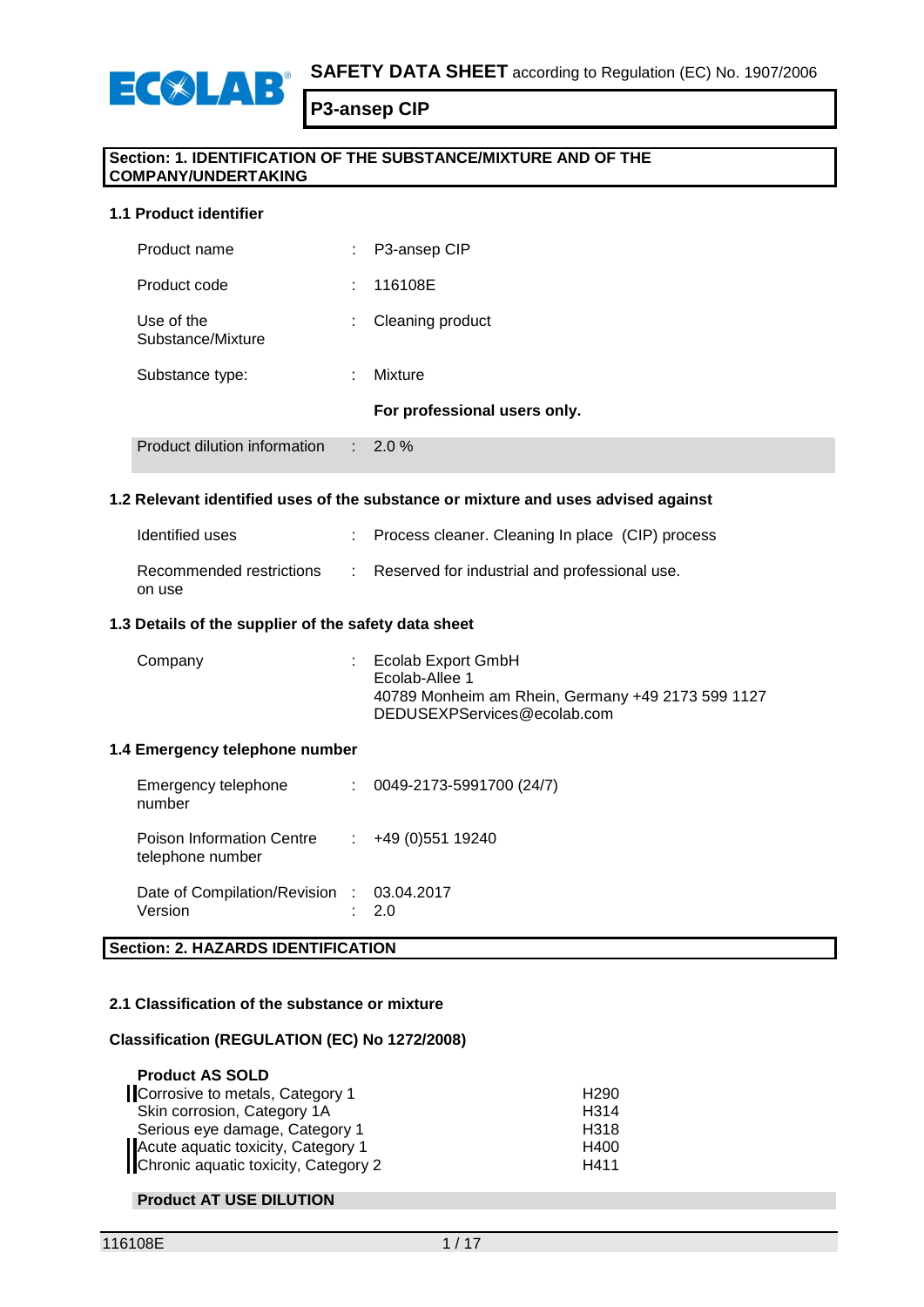| Skin corrosion, Category 1A                                                                          | H <sub>3</sub> 14 |
|------------------------------------------------------------------------------------------------------|-------------------|
| Serious eye damage, Category 1                                                                       | H318              |
| The classification of this product is based only on its extreme pH value (in accordance with current |                   |
| European legislation).                                                                               |                   |

### **2.2 Label elements**

## **Labelling (REGULATION (EC) No 1272/2008)**

| <b>Product AS SOLD</b><br>Hazard pictograms |                                                            |                                                                                                                                                            |
|---------------------------------------------|------------------------------------------------------------|------------------------------------------------------------------------------------------------------------------------------------------------------------|
| Signal Word                                 | Danger                                                     |                                                                                                                                                            |
| <b>Hazard Statements</b>                    | H290<br>H314<br>H400<br>H411                               | May be corrosive to metals.<br>Causes severe skin burns and eye damage.<br>Very toxic to aquatic life.<br>Toxic to aquatic life with long lasting effects. |
| Supplemental Hazard<br><b>Statements</b>    | : EUH031                                                   | Contact with acids liberates toxic gas.                                                                                                                    |
| <b>Precautionary Statements</b>             | <b>Prevention:</b><br>P <sub>273</sub><br>P <sub>280</sub> | Avoid release to the environment.<br>Wear protective gloves/ eye protection/ face<br>protection.                                                           |
|                                             | <b>Response:</b><br>P303 + P361 + P353                     | IF ON SKIN (or hair): Take off immediately<br>all contaminated clothing. Rinse skin with<br>water/shower.                                                  |
|                                             | P305 + P351 + P338                                         | IF IN EYES: Rinse cautiously with water<br>for several minutes. Remove contact lenses, if<br>present and easy to do. Continue rinsing.                     |
|                                             | P310                                                       | Immediately call a POISON CENTER/doctor.                                                                                                                   |

Hazardous components which must be listed on the label: sodium hydroxide sodium hypochlorite

| <b>Product AT USE DILUTION</b><br>Hazard pictograms | t |                                                                        |                                                                                               |
|-----------------------------------------------------|---|------------------------------------------------------------------------|-----------------------------------------------------------------------------------------------|
| Signal Word                                         |   | Danger                                                                 |                                                                                               |
| <b>Hazard Statements</b>                            |   | $\pm$ H314                                                             | Causes severe skin burns and eye damage.                                                      |
| <b>Precautionary Statements</b>                     |   | : Prevention:<br>P <sub>280</sub><br>Response:<br>$P303 + P361 + P353$ | Wear protective gloves/ eye protection/ face<br>protection.<br>IF ON SKIN (or hair): Take off |
|                                                     |   |                                                                        | immediately all contaminated clothing. Rinse<br>skin with water/shower.                       |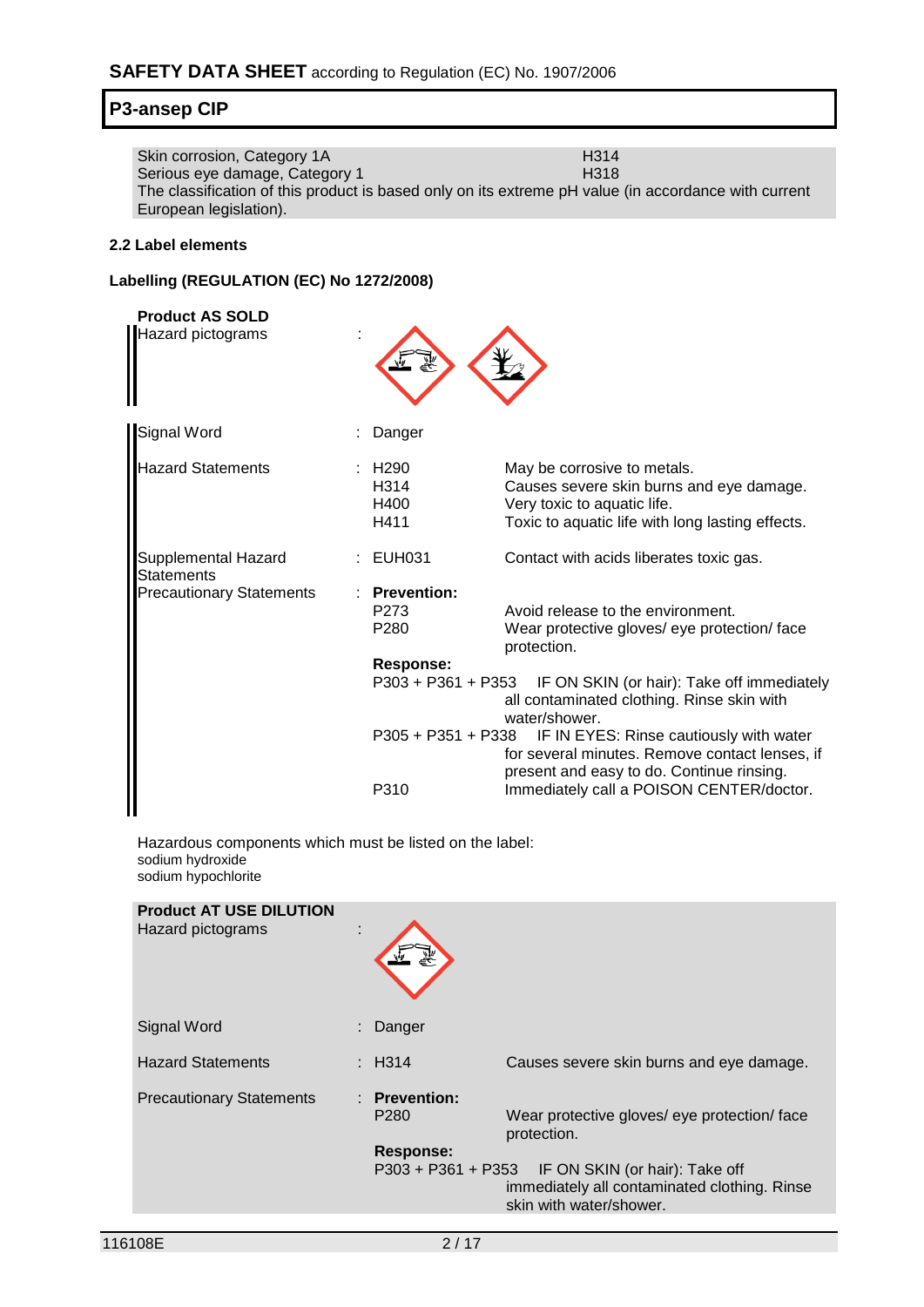|      | P305 + P351 + P338 IF IN EYES: Rinse cautiously with water |
|------|------------------------------------------------------------|
|      | for several minutes. Remove contact lenses, if             |
|      | present and easy to do. Continue rinsing.                  |
| P310 | Immediately call a POISON CENTER/doctor.                   |

### **2.3 Other hazards**

### **Product AS SOLD**

Mixing this product with acid or ammonia releases chlorine gas.

### **Section: 3. COMPOSITION/INFORMATION ON INGREDIENTS**

#### **3.2 Mixtures**

### **Product AS SOLD Hazardous components**

| <b>Chemical Name</b> | CAS-No.<br>EC-No. | Classification<br>(REGULATION (EC) No 1272/2008) | Concentration:<br>[%] |
|----------------------|-------------------|--------------------------------------------------|-----------------------|
|                      | REACH No.         |                                                  |                       |
| sodium hydroxide     | 1310-73-2         | Skin corrosion Category 1A; H314                 | $>= 5 - < 10$         |
|                      | 215-185-5         | Corrosive to metals Category 1; H290             |                       |
|                      | 01-2119457892-27  |                                                  |                       |
|                      |                   |                                                  |                       |
| sodium hypochlorite  | 7681-52-9         | Nota B Skin corrosion Category 1B;               | $>= 2.5 - 5.5$        |
|                      | 231-668-3         | H314                                             |                       |
|                      | 01-2119488154-34  | Acute aguatic toxicity Category 1;               |                       |
|                      |                   | H400                                             |                       |
|                      |                   | Chronic aquatic toxicity Category 1;<br>H410     |                       |
|                      |                   |                                                  |                       |

#### **Product AT USE DILUTION Hazardous components**

| <b>Chemical Name</b> | CAS-No.<br>EC-No.<br><b>REACH No.</b>      | Classification<br>(REGULATION (EC) No 1272/2008)                                                                          | Concentration:<br>[%] |
|----------------------|--------------------------------------------|---------------------------------------------------------------------------------------------------------------------------|-----------------------|
| sodium hypochlorite  | 7681-52-9<br>231-668-3<br>01-2119488154-34 | Skin corrosion Category 1B; H314<br>Acute aquatic toxicityCategory 1; H400<br>Chronic aquatic toxicityCategory 1;<br>H410 | < 0.1                 |

For the full text of the H-Statements mentioned in this Section, see Section 16.

### **Section: 4. FIRST AID MEASURES**

### **4.1 Description of first aid measures**

### **Product AS SOLD**

| In case of eye contact  | : Rinse immediately with plenty of water, also under the eyelids, for<br>at least 15 minutes. Remove contact lenses, if present and easy<br>to do. Continue rinsing. Get medical attention immediately. |
|-------------------------|---------------------------------------------------------------------------------------------------------------------------------------------------------------------------------------------------------|
| In case of skin contact | : Wash off immediately with plenty of water for at least 15 minutes.                                                                                                                                    |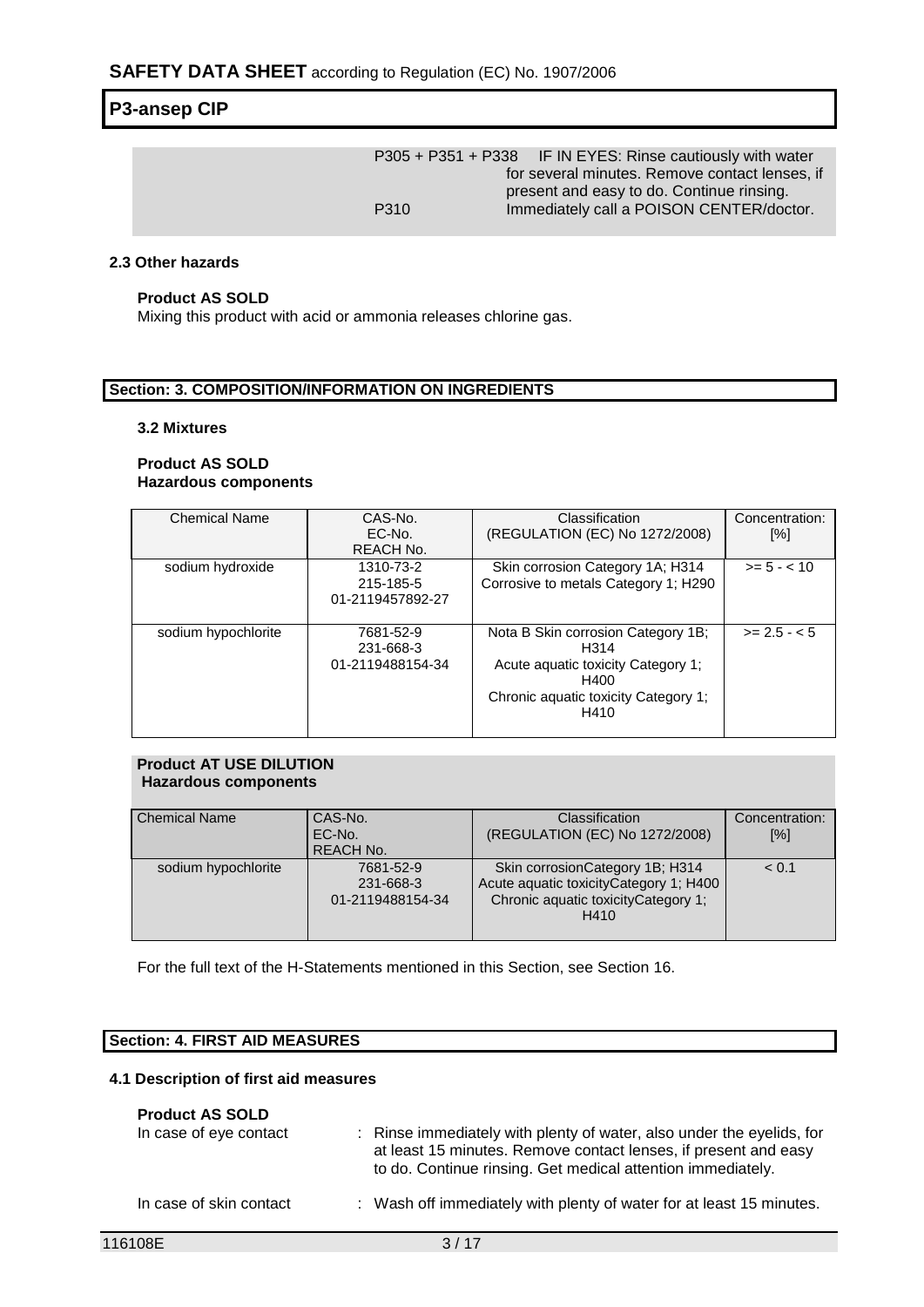| <b>P3-ansep CIP</b>            |                                                                                                                                                                                                                 |
|--------------------------------|-----------------------------------------------------------------------------------------------------------------------------------------------------------------------------------------------------------------|
|                                | Use a mild soap if available. Wash clothing before reuse.<br>Thoroughly clean shoes before reuse. Get medical attention<br>immediately.                                                                         |
| If swallowed                   | : Rinse mouth with water. Do NOT induce vomiting. Never give<br>anything by mouth to an unconscious person. Get medical<br>attention immediately.                                                               |
| If inhaled                     | : Remove to fresh air. Treat symptomatically. Get medical attention<br>if symptoms occur.                                                                                                                       |
| <b>Product AT USE DILUTION</b> |                                                                                                                                                                                                                 |
| In case of eye contact         | : Rinse immediately with plenty of water, also under the eyelids, for<br>at least 15 minutes. Remove contact lenses, if present and easy<br>to do. Continue rinsing. Get medical attention immediately.         |
| In case of skin contact        | : Wash off immediately with plenty of water for at least 15 minutes.<br>Use a mild soap if available. Wash clothing before reuse.<br>Thoroughly clean shoes before reuse. Get medical attention<br>immediately. |
| If swallowed                   | Rinse mouth with water. Do NOT induce vomiting. Never give<br>anything by mouth to an unconscious person. Get medical<br>attention immediately.                                                                 |
| If inhaled                     | Remove to fresh air. Treat symptomatically. Get medical attention<br>if symptoms occur.                                                                                                                         |

### **4.2 Most important symptoms and effects, both acute and delayed**

See Section 11 for more detailed information on health effects and symptoms.

### **4.3 Indication of immediate medical attention and special treatment needed**

| Treatment |  |
|-----------|--|
|           |  |

: Treat symptomatically.

## **Section: 5. FIREFIGHTING MEASURES**

### **Product AS SOLD**

### **5.1 Extinguishing media**

|                                                           | Suitable extinguishing media |  | : Use extinguishing measures that are appropriate to local<br>circumstances and the surrounding environment. |
|-----------------------------------------------------------|------------------------------|--|--------------------------------------------------------------------------------------------------------------|
| media                                                     | Unsuitable extinguishing     |  | : None known.                                                                                                |
| 5.2 Special hazards arising from the substance or mixture |                              |  |                                                                                                              |

| Specific hazards during<br>firefighting | : Exposure to decomposition products may be a hazard to health.                                                                                   |
|-----------------------------------------|---------------------------------------------------------------------------------------------------------------------------------------------------|
| Hazardous combustion<br>products        | : Decomposition products may include the following materials:<br>Carbon oxides<br>nitrogen oxides (NOx)<br>Sulphur oxides<br>Oxides of phosphorus |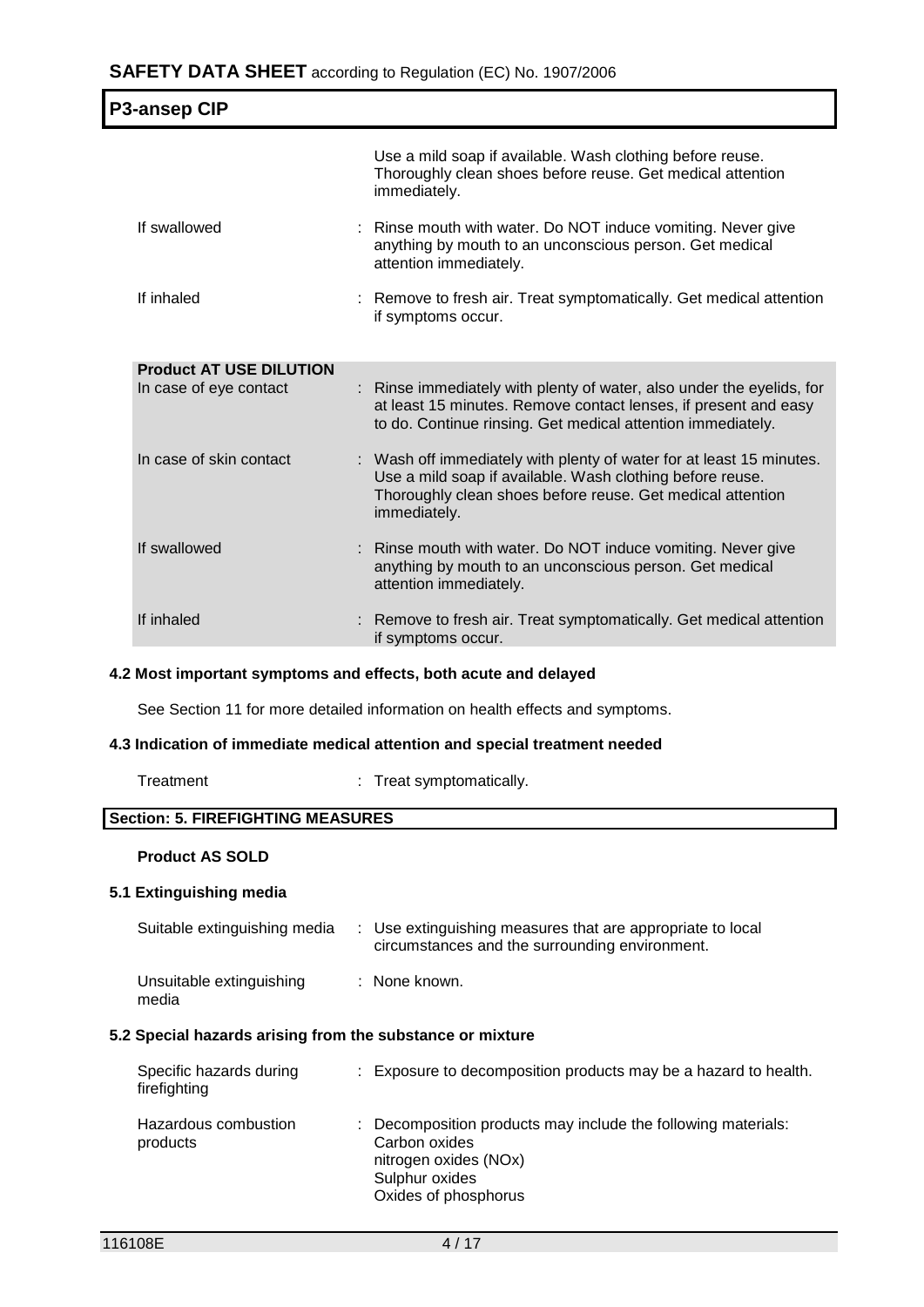### **5.3 Advice for firefighters**

| Special protective equipment<br>for firefighters | : Use personal protective equipment.                                                                                                                                                                                                                                                           |
|--------------------------------------------------|------------------------------------------------------------------------------------------------------------------------------------------------------------------------------------------------------------------------------------------------------------------------------------------------|
| Further information                              | : Collect contaminated fire extinguishing water separately. This<br>must not be discharged into drains. Fire residues and<br>contaminated fire extinguishing water must be disposed of in<br>accordance with local regulations. In the event of fire and/or<br>explosion do not breathe fumes. |

### **Section: 6. ACCIDENTAL RELEASE MEASURES**

### **6.1 Personal precautions, protective equipment and emergency procedures**

| <b>Product AS SOLD</b><br>Advice for non-emergency<br>personnel | : Ensure adequate ventilation. Keep people away from and upwind<br>of spill/leak. Avoid inhalation, ingestion and contact with skin and<br>eyes. When workers are facing concentrations above the<br>exposure limit they must use appropriate certified respirators.<br>Ensure clean-up is conducted by trained personnel only. Refer to<br>protective measures listed in sections 7 and 8. |
|-----------------------------------------------------------------|---------------------------------------------------------------------------------------------------------------------------------------------------------------------------------------------------------------------------------------------------------------------------------------------------------------------------------------------------------------------------------------------|
| Advice for emergency<br>responders                              | If specialised clothing is required to deal with the spillage, take<br>note of any information in Section 8 on suitable and unsuitable<br>materials.                                                                                                                                                                                                                                        |
| <b>Product AT USE DILUTION</b>                                  |                                                                                                                                                                                                                                                                                                                                                                                             |
| Advice for non-emergency<br>personnel                           | : Ensure adequate ventilation. Keep people away from and upwind<br>of spill/leak. Avoid inhalation, ingestion and contact with skin and<br>eyes. When workers are facing concentrations above the<br>exposure limit they must use appropriate certified respirators.<br>Ensure clean-up is conducted by trained personnel only. Refer to<br>protective measures listed in sections 7 and 8. |
| Advice for emergency<br>responders                              | : If specialised clothing is required to deal with the spillage, take<br>note of any information in Section 8 on suitable and unsuitable<br>materials.                                                                                                                                                                                                                                      |

### **6.2 Environmental precautions**

| <b>Product AS SOLD</b><br>Environmental precautions | : Do not allow contact with soil, surface or ground water. |
|-----------------------------------------------------|------------------------------------------------------------|
| <b>Product AT USE DILUTION</b>                      |                                                            |
| Environmental precautions                           | : Do not allow contact with soil, surface or ground water. |

### **6.3 Methods and materials for containment and cleaning up**

| <b>Product AS SOLD</b><br>Methods for cleaning up | Stop leak if safe to do so. Contain spillage, and then collect with<br>non-combustible absorbent material, (e.g. sand, earth,<br>diatomaceous earth, vermiculite) and place in container for<br>disposal according to local / national regulations (see section 13).<br>Flush away traces with water. For large spills, dike spilled material<br>or otherwise contain material to ensure runoff does not reach a |
|---------------------------------------------------|------------------------------------------------------------------------------------------------------------------------------------------------------------------------------------------------------------------------------------------------------------------------------------------------------------------------------------------------------------------------------------------------------------------|
|                                                   | waterway.                                                                                                                                                                                                                                                                                                                                                                                                        |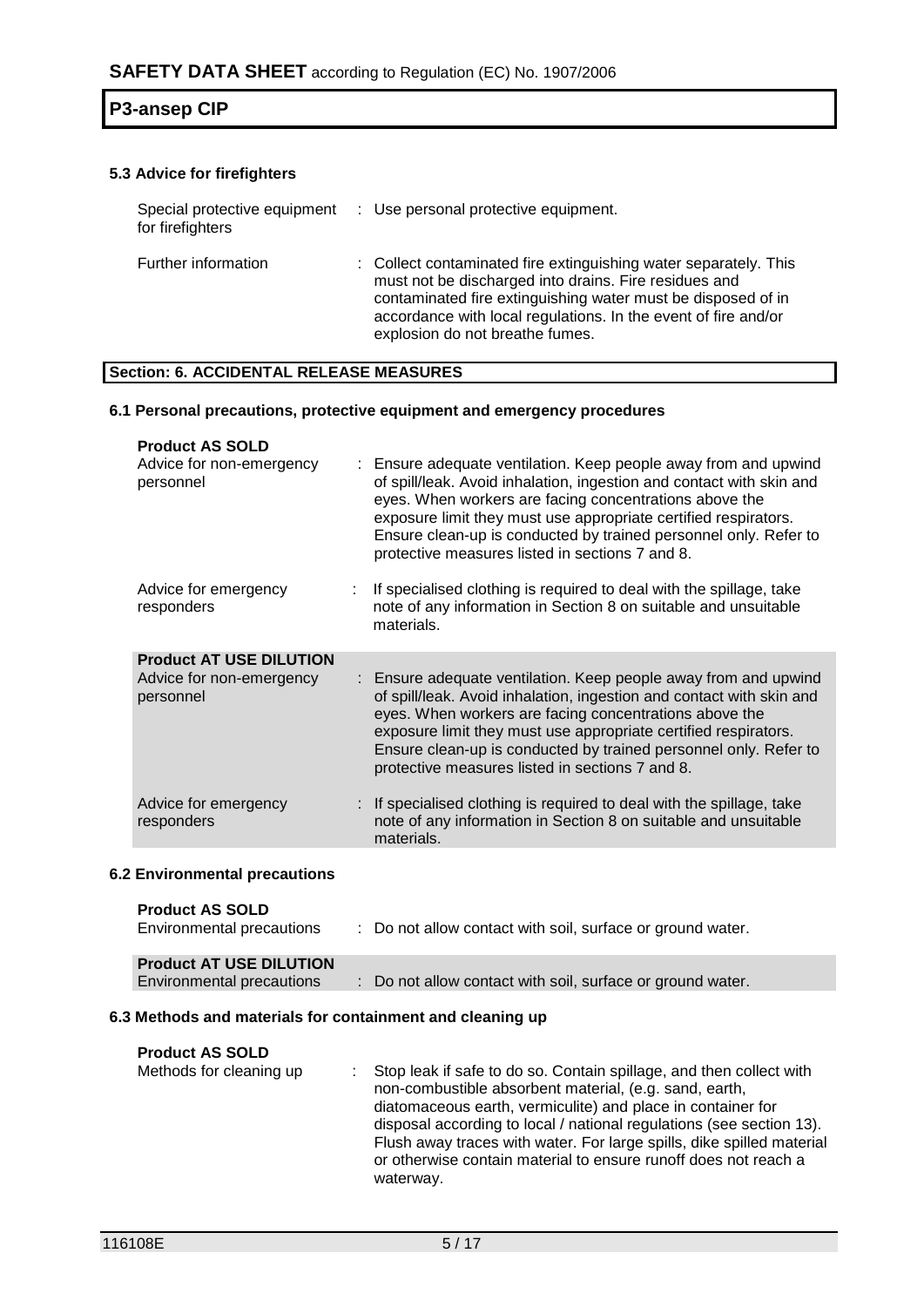| <b>P3-ansep CIP</b> |  |
|---------------------|--|
|---------------------|--|

| or otherwise contain material to ensure runoff does not reach a<br>waterway. | <b>Product AT USE DILUTION</b><br>Methods for cleaning up | : Stop leak if safe to do so. Contain spillage, and then collect with<br>non-combustible absorbent material, (e.g. sand, earth,<br>diatomaceous earth, vermiculite) and place in container for<br>disposal according to local / national regulations (see section 13).<br>Flush away traces with water. For large spills, dike spilled material |
|------------------------------------------------------------------------------|-----------------------------------------------------------|-------------------------------------------------------------------------------------------------------------------------------------------------------------------------------------------------------------------------------------------------------------------------------------------------------------------------------------------------|
|------------------------------------------------------------------------------|-----------------------------------------------------------|-------------------------------------------------------------------------------------------------------------------------------------------------------------------------------------------------------------------------------------------------------------------------------------------------------------------------------------------------|

## **6.4 Reference to other sections**

See Section 1 for emergency contact information. For personal protection see section 8. See Section 13 for additional waste treatment information.

### **Section: 7. HANDLING AND STORAGE**

### **7.1 Precautions for safe handling**

| <b>Product AS SOLD</b><br>Advice on safe handling | : Do not ingest. Do not get in eyes, on skin, or on clothing. Do not<br>breathe dust/fume/gas/mist/vapours/spray. Use only with<br>adequate ventilation. Wash hands thoroughly after handling.<br>Mixing this product with acid or ammonia releases chlorine gas.                                                                |
|---------------------------------------------------|----------------------------------------------------------------------------------------------------------------------------------------------------------------------------------------------------------------------------------------------------------------------------------------------------------------------------------|
| Hygiene measures                                  | : Handle in accordance with good industrial hygiene and safety<br>practice. Remove and wash contaminated clothing before re-use.<br>Wash face, hands and any exposed skin thoroughly after<br>handling. Provide suitable facilities for quick drenching or flushing<br>of the eyes and body in case of contact or splash hazard. |
| <b>Product AT USE DILUTION</b>                    |                                                                                                                                                                                                                                                                                                                                  |
| Advice on safe handling                           | : Do not ingest. Do not get in eyes, on skin, or on clothing. Do not<br>breathe dust/fume/gas/mist/vapours/spray. Use only with<br>adequate ventilation. Wash hands thoroughly after handling.                                                                                                                                   |
| Hygiene measures                                  | : Handle in accordance with good industrial hygiene and safety<br>practice. Remove and wash contaminated clothing before re-use.<br>Wash face, hands and any exposed skin thoroughly after<br>handling. Provide suitable facilities for quick drenching or flushing<br>of the eyes and body in case of contact or splash hazard. |

### **7.2 Conditions for safe storage, including any incompatibilities**

| : Do not store near acids. Keep out of reach of children. Keep<br>container tightly closed. Store in suitable labeled containers. |
|-----------------------------------------------------------------------------------------------------------------------------------|
| Keep only in original container. Absorb spillage to prevent material<br>damage.                                                   |
| : $-5^{\circ}$ C to 30 $^{\circ}$ C                                                                                               |
| : Suitable material: Plastic material<br>Unsuitable material: Aluminium, Mild steel                                               |
| : Do not store near acids. Keep out of reach of children. Keep<br>container tightly closed. Store in suitable labeled containers. |
|                                                                                                                                   |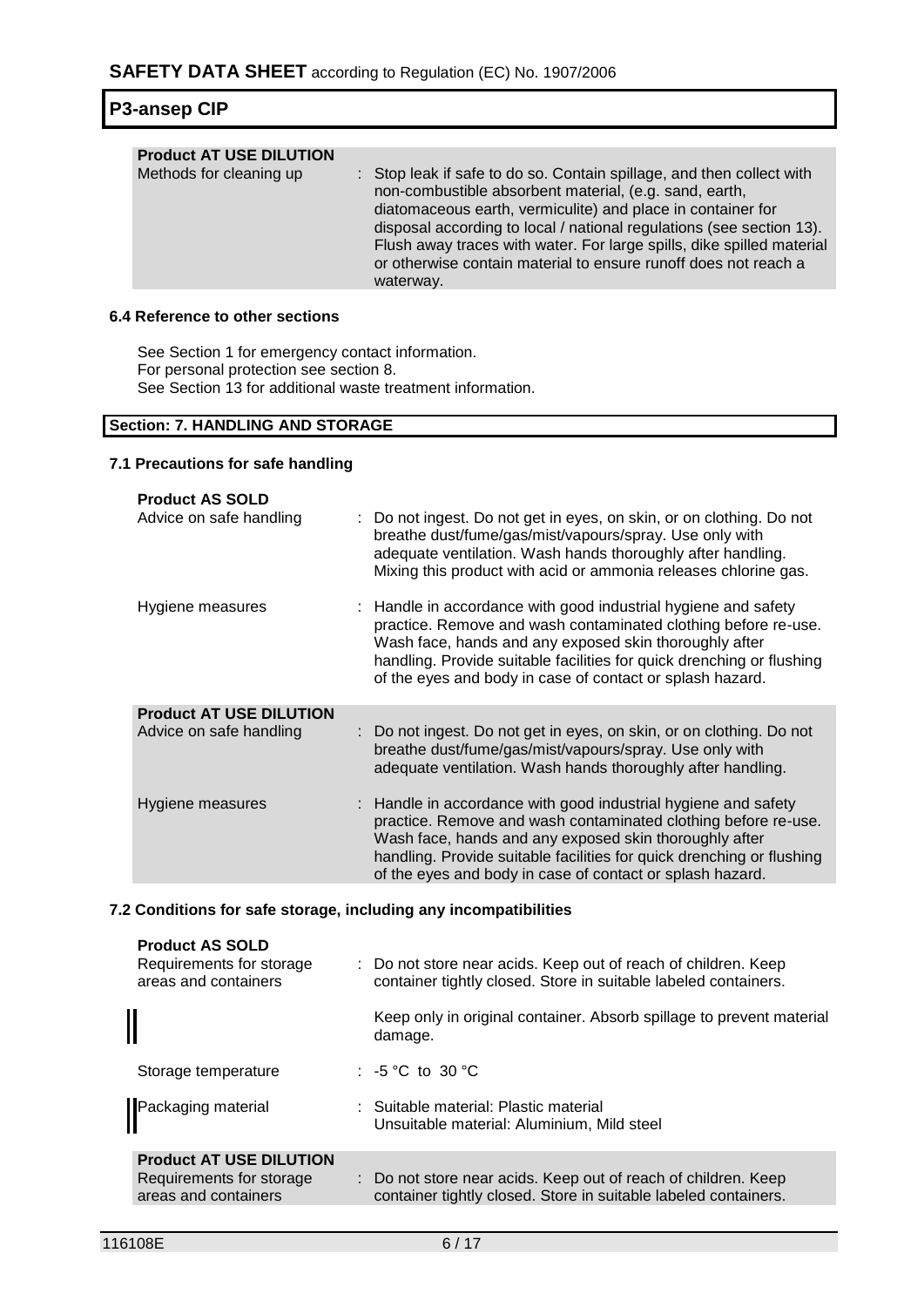### **7.3 Specific end uses**

**Product AS SOLD**

### **Section: 8. EXPOSURE CONTROLS/PERSONAL PROTECTION**

### **8.1 Control parameters**

### **Product AS SOLD Occupational Exposure Limits**

Contains no substances with occupational exposure limit values.

| Components          | CAS-No.    |  | Value type (Form<br>of exposure)                                                                          | Control parameters                                                           | <b>Basis</b>    |
|---------------------|------------|--|-----------------------------------------------------------------------------------------------------------|------------------------------------------------------------------------------|-----------------|
| chlorine            | 7782-50-5  |  | AGW                                                                                                       | $0.5$ ppm<br>$1.5 \text{ mg/m}$                                              | <b>TRGS 900</b> |
| Further information | <b>DFG</b> |  | for the health (MAK-commission).                                                                          | Senate commission for the review of compounds at the work place dangerous    |                 |
|                     | EU         |  | European Union (The EU has established a limit value: deviations in value<br>and peak limit are possible) |                                                                              |                 |
|                     |            |  | is no risk of harming the unborn child                                                                    | When there is compliance with the OEL and biological tolerance values, there |                 |

### DNEL

| sodium hydroxide | End Use: Workers<br>Exposure routes: Inhalation<br>Potential health effects: Long-term local effects<br>Value: 1 mg/m3   |
|------------------|--------------------------------------------------------------------------------------------------------------------------|
|                  | End Use: Consumers<br>Exposure routes: Inhalation<br>Potential health effects: Long-term local effects<br>Value: 1 mg/m3 |

### **8.2 Exposure controls**

#### **Product AS SOLD Appropriate engineering controls**

| <b>Engineering measures</b>    | Effective exhaust ventilation system. Maintain air concentrations<br>below occupational exposure standards.                                                                                                                                                                                                                      |
|--------------------------------|----------------------------------------------------------------------------------------------------------------------------------------------------------------------------------------------------------------------------------------------------------------------------------------------------------------------------------|
| Individual protection measures |                                                                                                                                                                                                                                                                                                                                  |
| Hygiene measures               | : Handle in accordance with good industrial hygiene and safety<br>practice. Remove and wash contaminated clothing before re-use.<br>Wash face, hands and any exposed skin thoroughly after<br>handling. Provide suitable facilities for quick drenching or flushing<br>of the eyes and body in case of contact or splash hazard. |
| Eye/face protection (EN 166)   | : Safety goggles<br>Face-shield                                                                                                                                                                                                                                                                                                  |
| Hand protection (EN 374)       | : Recommended preventive skin protection<br>Gloves<br>Nitrile rubber                                                                                                                                                                                                                                                             |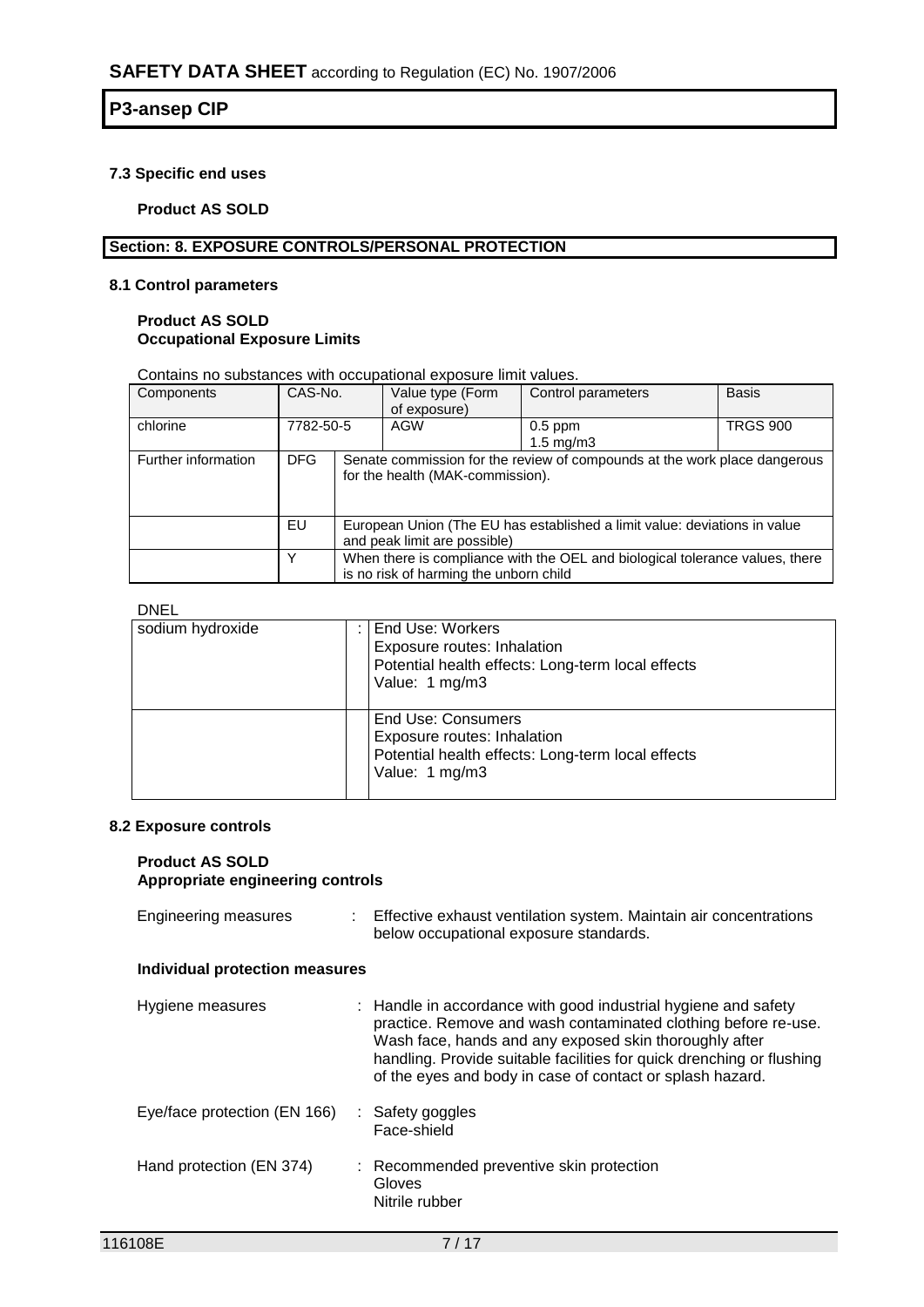| <b>P3-ansep CIP</b>                                                       |  |                                                                                                                                                                                                                                                                                                                                                                                                                                  |
|---------------------------------------------------------------------------|--|----------------------------------------------------------------------------------------------------------------------------------------------------------------------------------------------------------------------------------------------------------------------------------------------------------------------------------------------------------------------------------------------------------------------------------|
|                                                                           |  | butyl-rubber<br>Breakthrough time: $1 - 4$ hours<br>Minimum thickness for butyl-rubber 0.7 mm for nitrile rubber 0.4<br>mm or equivalent (please refer to the gloves<br>manufacturer/distributor for advise).<br>Gloves should be discarded and replaced if there is any indication<br>of degradation or chemical breakthrough.                                                                                                  |
| Skin and body protection (EN<br>14605)                                    |  | : Personal protective equipment comprising: suitable protective<br>gloves, safety goggles and protective clothing                                                                                                                                                                                                                                                                                                                |
| Respiratory protection (EN<br>143, 14387)                                 |  | None required if airborne concentrations are maintained below the<br>exposure limit listed in Exposure Limit Information. Use certified<br>respiratory protection equipment meeting EU<br>requirements(89/656/EEC, 89/686/EEC), or equivalent, when<br>respiratory risks cannot be avoided or sufficiently limited by<br>technical means of collective protection or by measures, methods<br>or procedures of work organization. |
| <b>Product AT USE DILUTION</b><br><b>Appropriate engineering controls</b> |  |                                                                                                                                                                                                                                                                                                                                                                                                                                  |
| <b>Engineering measures</b>                                               |  | : Effective exhaust ventilation system. Maintain air concentrations<br>below occupational exposure standards.                                                                                                                                                                                                                                                                                                                    |
| <b>Individual protection measures</b>                                     |  |                                                                                                                                                                                                                                                                                                                                                                                                                                  |
| Hygiene measures                                                          |  | : Handle in accordance with good industrial hygiene and safety<br>practice. Remove and wash contaminated clothing before re-use.<br>Wash face, hands and any exposed skin thoroughly after<br>handling. Provide suitable facilities for quick drenching or flushing<br>of the eyes and body in case of contact or splash hazard.                                                                                                 |
| Eye/face protection (EN 166)                                              |  | : Safety goggles<br>Face-shield                                                                                                                                                                                                                                                                                                                                                                                                  |
| Hand protection (EN 374)                                                  |  | : Recommended preventive skin protection<br>Gloves<br>Nitrile rubber<br>butyl-rubber<br>Breakthrough time: 1 - 4 hours<br>Minimum thickness for butyl-rubber 0.7 mm for nitrile rubber 0.4<br>mm or equivalent (please refer to the gloves<br>manufacturer/distributor for advise).<br>Gloves should be discarded and replaced if there is any indication<br>of degradation or chemical breakthrough.                            |
| Skin and body protection (EN<br>14605)                                    |  | : Personal protective equipment comprising: suitable protective<br>gloves, safety goggles and protective clothing                                                                                                                                                                                                                                                                                                                |
| Respiratory protection (EN<br>143, 14387)                                 |  | None required if airborne concentrations are maintained below the<br>exposure limit listed in Exposure Limit Information. Use certified<br>respiratory protection equipment meeting EU<br>requirements(89/656/EEC, 89/686/EEC), or equivalent, when<br>respiratory risks cannot be avoided or sufficiently limited by<br>technical means of collective protection or by measures, methods<br>or procedures of work organization. |

## **Environmental exposure controls**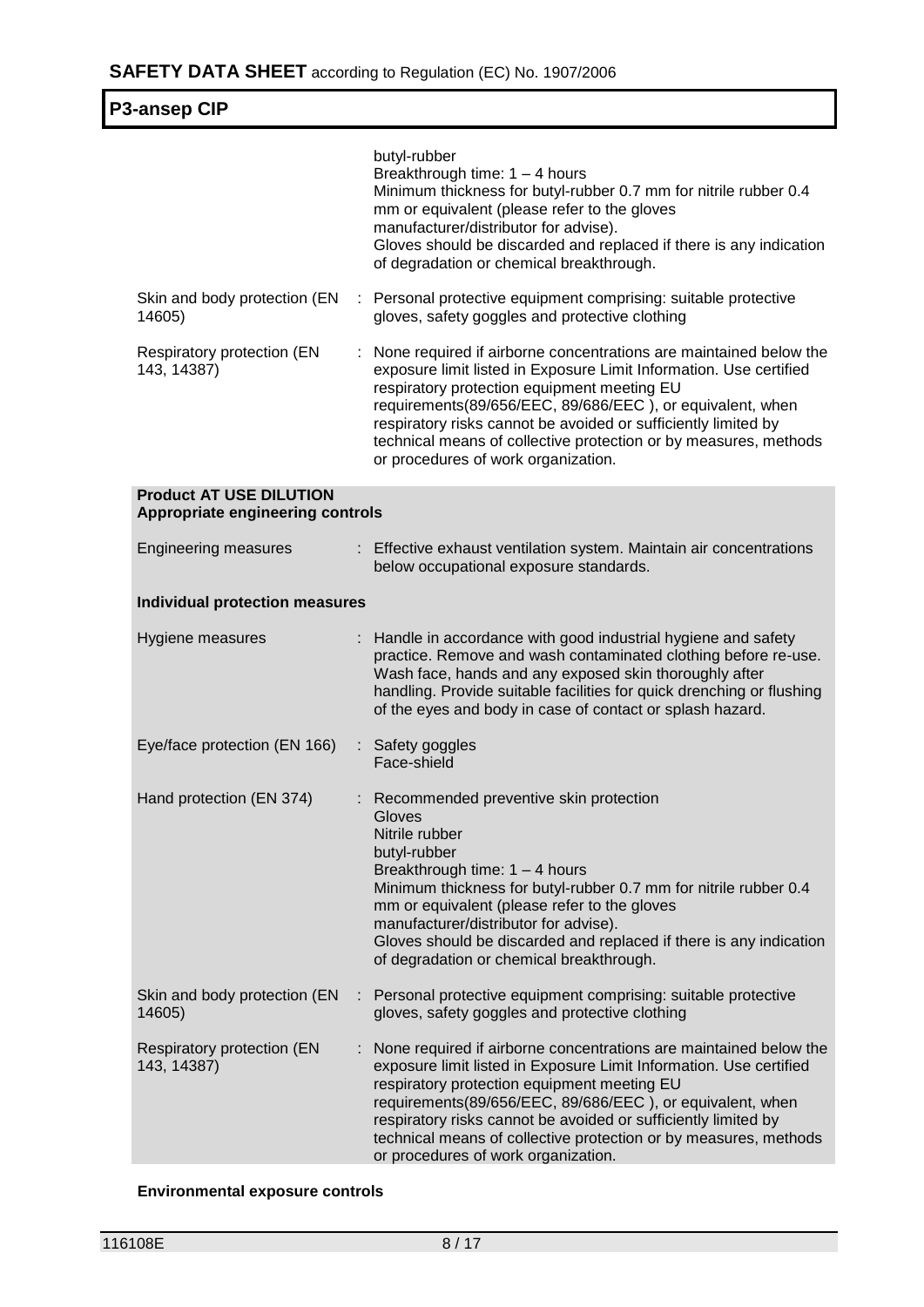General advice : Consider the provision of containment around storage vessels.

## **Section: 9. PHYSICAL AND CHEMICAL PROPERTIES**

### **9.1 Information on basic physical and chemical properties**

|                                            |                      | <b>Product AS SOLD</b>                               | <b>Product AT USE DILUTION</b>                       |  |  |
|--------------------------------------------|----------------------|------------------------------------------------------|------------------------------------------------------|--|--|
| Appearance                                 |                      | liquid                                               | liquid                                               |  |  |
| Colour                                     |                      | light yellow                                         | colourless                                           |  |  |
| Odour                                      |                      | Chlorine                                             | Chlorine                                             |  |  |
| pH                                         |                      | 13.5 - 14.0, 100 %                                   | 12.7                                                 |  |  |
| Flash point                                |                      | Not applicable.                                      |                                                      |  |  |
| <b>Odour Threshold</b>                     |                      | Not applicable and/or not determined for the mixture |                                                      |  |  |
| Melting point/freezing point               | $\ddot{\phantom{a}}$ |                                                      | Not applicable and/or not determined for the mixture |  |  |
| Initial boiling point and<br>boiling range |                      | >100 °C                                              |                                                      |  |  |
| Evaporation rate                           |                      | Not applicable and/or not determined for the mixture |                                                      |  |  |
| Flammability (solid, gas)                  |                      | Not applicable and/or not determined for the mixture |                                                      |  |  |
| Upper explosion limit                      |                      | Not applicable and/or not determined for the mixture |                                                      |  |  |
| Lower explosion limit                      | ÷                    | Not applicable and/or not determined for the mixture |                                                      |  |  |
| Vapour pressure                            |                      | Not applicable and/or not determined for the mixture |                                                      |  |  |
| Relative vapour density                    |                      | Not applicable and/or not determined for the mixture |                                                      |  |  |
| Relative density                           |                      | $1.16 - 1.2$                                         |                                                      |  |  |
| Water solubility                           |                      | soluble                                              |                                                      |  |  |
| Solubility in other solvents               | t                    | Not applicable and/or not determined for the mixture |                                                      |  |  |
| Partition coefficient: n-<br>octanol/water |                      | Not applicable and/or not determined for the mixture |                                                      |  |  |
| Auto-ignition temperature                  |                      | Not applicable and/or not determined for the mixture |                                                      |  |  |
| Thermal decomposition                      |                      | Not applicable and/or not determined for the mixture |                                                      |  |  |
| Viscosity, kinematic                       |                      | Not applicable and/or not determined for the mixture |                                                      |  |  |
| <b>Explosive properties</b>                |                      | Not applicable and/or not determined for the mixture |                                                      |  |  |
| Oxidizing properties                       |                      | Yes                                                  |                                                      |  |  |

### **9.2 Other information**

Not applicable and/or not determined for the mixture

### **Section: 10. STABILITY AND REACTIVITY**

# **Product AS SOLD**

# **10.1 Reactivity**

No dangerous reaction known under conditions of normal use.

### **10.2 Chemical stability**

Stable under normal conditions.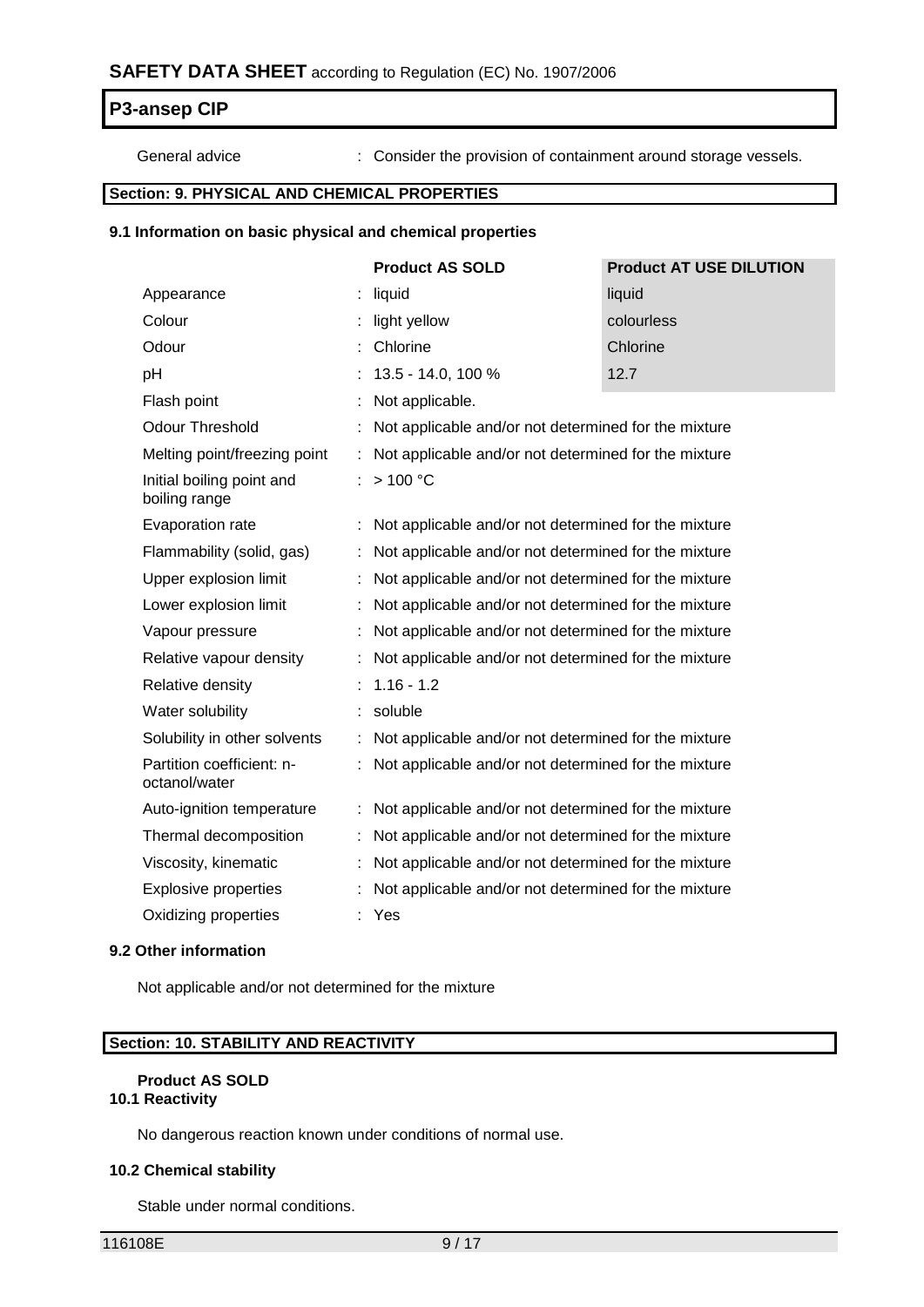### **10.3 Possibility of hazardous reactions**

Mixing this product with acid or ammonia releases chlorine gas.

#### **10.4 Conditions to avoid**

None known.

### **10.5 Incompatible materials**

Acids Metals

Mild steel **Aluminium** 

### **10.6 Hazardous decomposition products**

Decomposition products may include the following materials: Carbon oxides nitrogen oxides (NOx) Sulphur oxides Oxides of phosphorus

### **Section: 11. TOXICOLOGICAL INFORMATION**

### **11.1 Information on toxicological effects**

### **Product AS SOLD**

| Information on likely routes of : Inhalation, Eye contact, Skin contact |  |  |
|-------------------------------------------------------------------------|--|--|
| exposure                                                                |  |  |

#### **Product**

| Acute oral toxicity                  | : There is no data available for this product. |
|--------------------------------------|------------------------------------------------|
| Acute inhalation toxicity            | : There is no data available for this product. |
| Acute dermal toxicity                | There is no data available for this product.   |
| Skin corrosion/irritation            | : There is no data available for this product. |
| Serious eye damage/eye<br>irritation | : There is no data available for this product. |
| Respiratory or skin<br>sensitization | : There is no data available for this product. |
| Carcinogenicity                      | : There is no data available for this product. |
| Reproductive effects                 | : There is no data available for this product. |
| Germ cell mutagenicity               | There is no data available for this product.   |
| Teratogenicity                       | There is no data available for this product.   |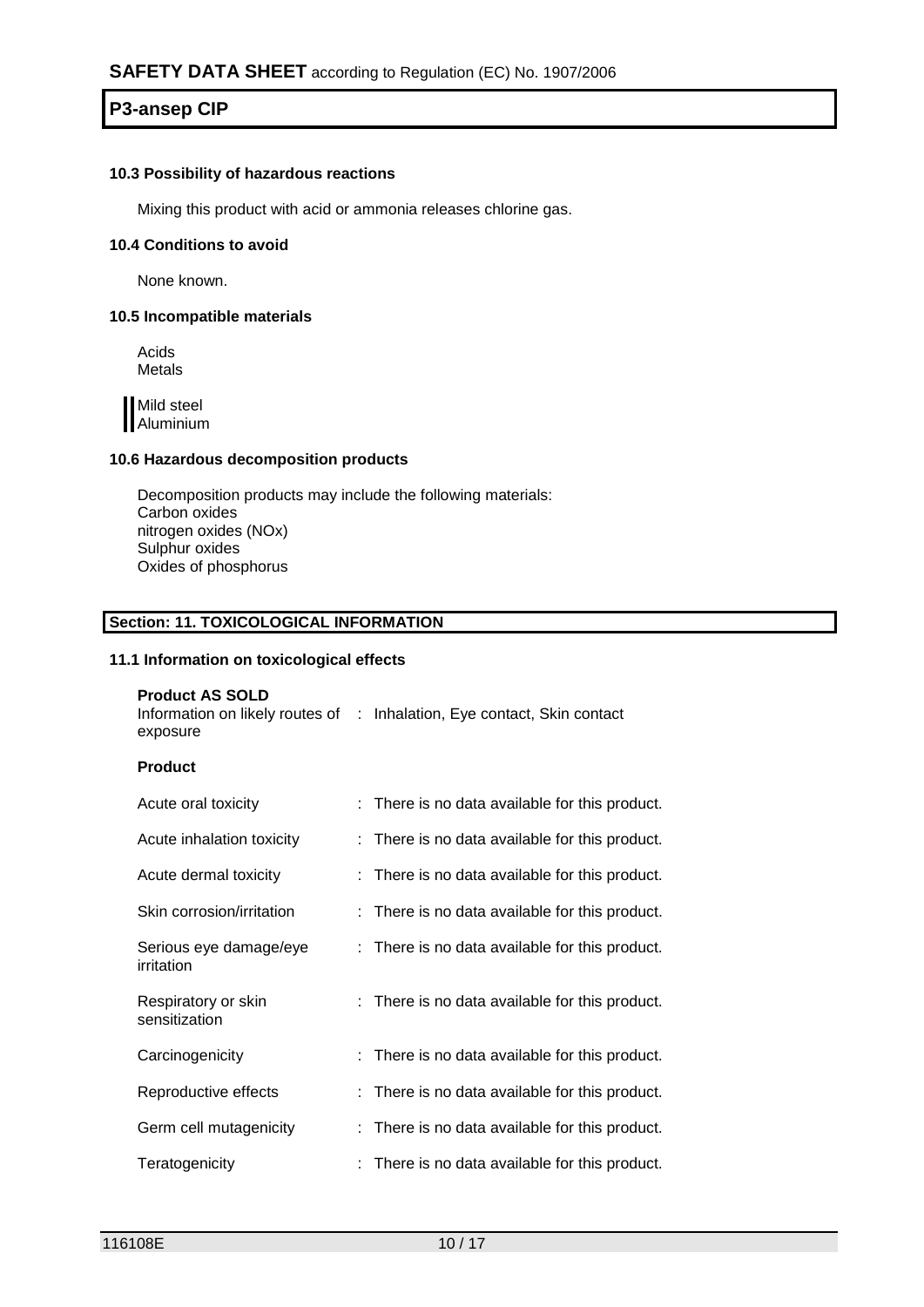# **SAFETY DATA SHEET** according to Regulation (EC) No. 1907/2006

| P3-ansep CIP           |                                                |  |  |  |  |
|------------------------|------------------------------------------------|--|--|--|--|
| STOT - single exposure | : There is no data available for this product. |  |  |  |  |

| STOT - repeated exposure               | : There is no data available for this product.                |
|----------------------------------------|---------------------------------------------------------------|
| Aspiration toxicity                    | : There is no data available for this product.                |
| <b>Components</b>                      |                                                               |
| Acute oral toxicity                    | : sodium hypochlorite<br>LD50 rat: 5,230 mg/kg                |
| Acute inhalation toxicity              | : sodium hypochlorite<br>4 h LC50 rat: 5.25 mg/l              |
| Acute dermal toxicity                  | : sodium hypochlorite<br>LD50 rabbit: 10,000 mg/kg            |
| <b>Potential Health Effects</b>        |                                                               |
| <b>Product AS SOLD</b><br>Eyes         | Causes serious eye damage.                                    |
| Skin                                   | Causes severe skin burns.                                     |
| Ingestion                              | Causes digestive tract burns.                                 |
| Inhalation                             | May cause nose, throat, and lung irritation.                  |
| <b>Chronic Exposure</b>                | : Health injuries are not known or expected under normal use. |
| <b>Product AT USE DILUTION</b><br>Eyes | Causes serious eye damage.                                    |
| <b>Skin</b>                            | Causes severe skin burns.                                     |
| Ingestion                              | Causes digestive tract burns.                                 |
| Inhalation                             | May cause nose, throat, and lung irritation.                  |
| <b>Chronic Exposure</b>                | : Health injuries are not known or expected under normal use. |

### **Experience with human exposure**

| <b>Product AS SOLD</b><br>Eye contact | : Redness, Pain, Corrosion      |
|---------------------------------------|---------------------------------|
| Skin contact                          | : Redness, Pain, Corrosion      |
| Ingestion                             | : Corrosion, Abdominal pain     |
| Inhalation                            | : Respiratory irritation, Cough |
| <b>Product AT USE DILUTION</b>        |                                 |
| Eye contact                           | : Redness, Pain, Corrosion      |
| Skin contact                          | : Redness, Pain, Corrosion      |
| Ingestion                             | : Corrosion, Abdominal pain     |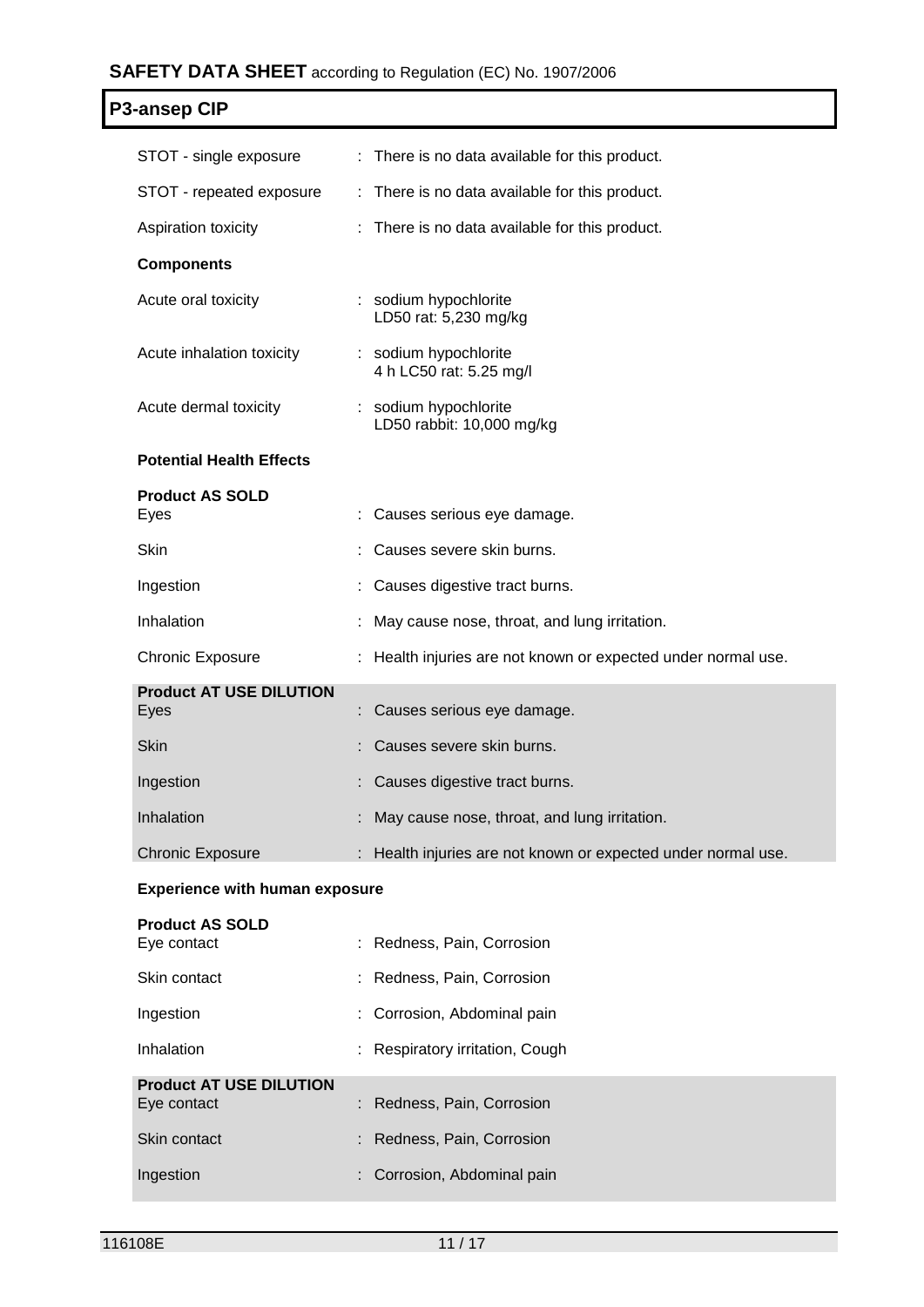| P3-ansep CIP                                           |                                                                                                                                                                                                             |
|--------------------------------------------------------|-------------------------------------------------------------------------------------------------------------------------------------------------------------------------------------------------------------|
| Inhalation                                             | Respiratory irritation, Cough                                                                                                                                                                               |
|                                                        |                                                                                                                                                                                                             |
| <b>Section: 12. ECOLOGICAL INFORMATION</b>             |                                                                                                                                                                                                             |
| <b>Product AS SOLD</b><br>12.1 Ecotoxicity             |                                                                                                                                                                                                             |
| <b>Environmental Effects</b>                           | : Very toxic to aquatic life. Toxic to aquatic life with long lasting<br>effects.                                                                                                                           |
| <b>Product</b>                                         |                                                                                                                                                                                                             |
| Toxicity to fish                                       | : no data available                                                                                                                                                                                         |
| Toxicity to daphnia and other<br>aquatic invertebrates | : no data available                                                                                                                                                                                         |
| Toxicity to algae                                      | : no data available                                                                                                                                                                                         |
| <b>Components</b>                                      |                                                                                                                                                                                                             |
| Toxicity to daphnia and other<br>aquatic invertebrates | : sodium hydroxide<br>48 h EC50: 40 mg/l                                                                                                                                                                    |
|                                                        | sodium hypochlorite<br>48 h EC50: 0.071 mg/l                                                                                                                                                                |
| 12.2 Persistence and degradability                     |                                                                                                                                                                                                             |
| <b>Product</b>                                         |                                                                                                                                                                                                             |
| Biodegradability                                       | The surfactants contained in the product are biodegradable<br>according to the requirements of the detergent regulation<br>648/2004/EC                                                                      |
| <b>Components</b>                                      |                                                                                                                                                                                                             |
| Biodegradability                                       | sodium hydroxide<br>Result: Not applicable - inorganic                                                                                                                                                      |
|                                                        | sodium hypochlorite<br>Result: Not applicable - inorganic                                                                                                                                                   |
| 12.3 Bioaccumulative potential                         |                                                                                                                                                                                                             |
| no data available                                      |                                                                                                                                                                                                             |
| 12.4 Mobility in soil                                  |                                                                                                                                                                                                             |
| no data available                                      |                                                                                                                                                                                                             |
| 12.5 Results of PBT and vPvB assessment                |                                                                                                                                                                                                             |
| <b>Product</b>                                         |                                                                                                                                                                                                             |
| Assessment                                             | This substance/mixture contains no components considered to be<br>either persistent, bioaccumulative and toxic (PBT), or very<br>persistent and very bioaccumulative (vPvB) at levels of 0.1% or<br>higher. |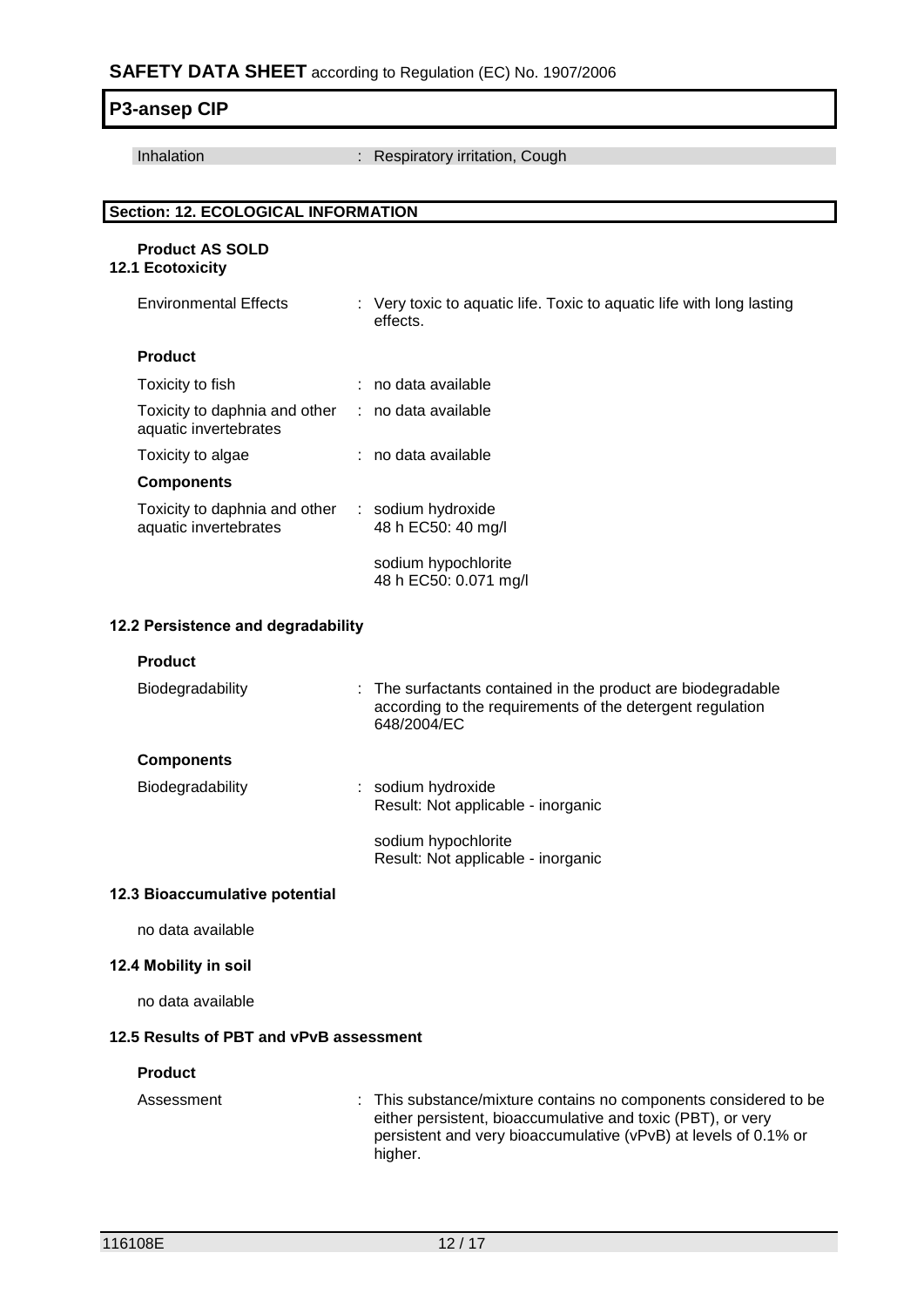### **12.6 Other adverse effects**

no data available

#### **Section: 13. DISPOSAL CONSIDERATIONS**

Dispose of in accordance with the European Directives on waste and hazardous waste.Waste codes should be assigned by the user, preferably in discussion with the waste disposal authorities.

### **13.1 Waste treatment methods**

| <b>Product AS SOLD</b>               |                                                                                                                                                                                                                                                                                                                                                                                                                                                                                                            |
|--------------------------------------|------------------------------------------------------------------------------------------------------------------------------------------------------------------------------------------------------------------------------------------------------------------------------------------------------------------------------------------------------------------------------------------------------------------------------------------------------------------------------------------------------------|
| Product                              | The product should not be allowed to enter drains, water courses<br>or the soil. Where possible recycling is preferred to disposal or<br>incineration. If recycling is not practicable, dispose of in<br>compliance with local regulations. Dispose of wastes in an<br>approved waste disposal facility.                                                                                                                                                                                                   |
| Contaminated packaging               | Dispose of as unused product. Empty containers should be taken<br>to an approved waste handling site for recycling or disposal. Do<br>not re-use empty containers. Dispose of in accordance with local,<br>state, and federal regulations.                                                                                                                                                                                                                                                                 |
| Guidance for Waste Code<br>selection | Inorganic wastes containing dangerous substances. If this product<br>is used in any further processes, the final user must redefine and<br>assign the most appropriate European Waste Catalogue Code. It<br>is the responsibility of the waste generator to determine the<br>toxicity and physical properties of the material generated to<br>determine the proper waste identification and disposal methods in<br>compliance with applicable European (EU Directive 2008/98/EC)<br>and local regulations. |
| <b>Product AT USE DILUTION</b>       |                                                                                                                                                                                                                                                                                                                                                                                                                                                                                                            |
| Product                              | : Where possible recycling is preferred to disposal or incineration. If<br>recycling is not practicable, dispose of in compliance with local<br>regulations. Dispose of wastes in an approved waste disposal<br>facility.                                                                                                                                                                                                                                                                                  |
| Contaminated packaging               | Dispose of as unused product. Empty containers should be taken<br>to an approved waste handling site for recycling or disposal. Do<br>not re-use empty containers. Dispose of in accordance with local,<br>state, and federal regulations.                                                                                                                                                                                                                                                                 |

### **Section: 14. TRANSPORT INFORMATION**

### **Product AS SOLD**

The shipper/consignor/sender is responsible to ensure that the packaging, labeling, and markings are in compliance with the selected mode of transport.

| Land transport (ADR/ADN/RID)       |                                              |
|------------------------------------|----------------------------------------------|
| 14.1 UN number                     | : 3266                                       |
| 14.2 UN proper shipping<br>name    | : CORROSIVE LIQUID, BASIC, INORGANIC, N.O.S. |
|                                    | (sodium hydroxide, sodium hypochlorite)      |
| 14.3 Transport hazard<br>class(es) | : 8                                          |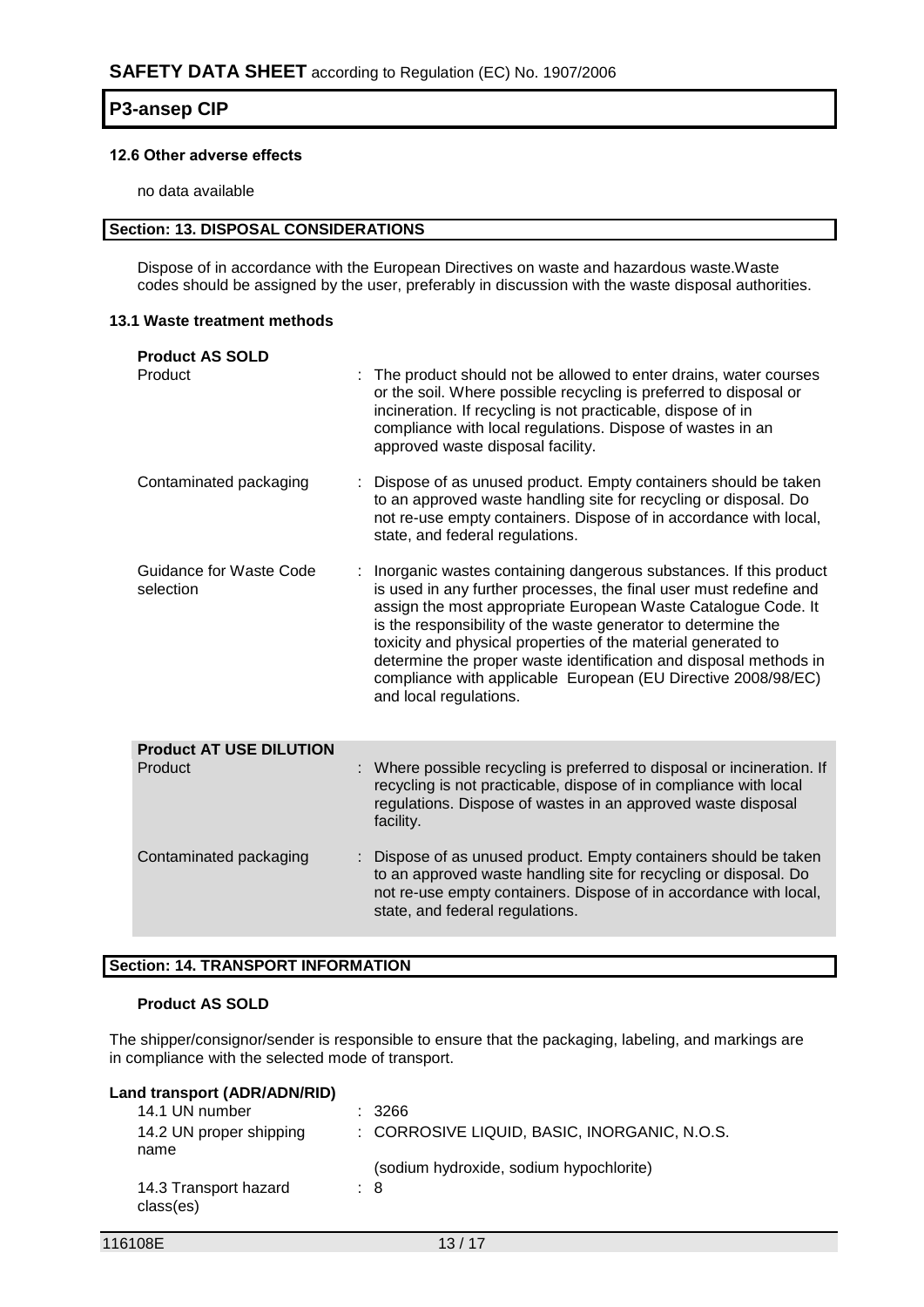## **SAFETY DATA SHEET** according to Regulation (EC) No. 1907/2006

| <b>P3-ansep CIP</b> |  |
|---------------------|--|
|---------------------|--|

| 14.4 Packing group<br>14.5 Environmental hazards                                               | : II<br>: Yes                                          |
|------------------------------------------------------------------------------------------------|--------------------------------------------------------|
| 14.6 Special precautions for<br>user                                                           | None                                                   |
| Air transport (IATA)                                                                           |                                                        |
| 14.1 UN number<br>14.2 UN proper shipping                                                      | : 3266<br>: Corrosive liquid, basic, inorganic, n.o.s. |
| name<br>14.3 Transport hazard                                                                  | (sodium hydroxide, sodium hypochlorite)<br>8           |
| class(es)<br>14.4 Packing group<br>14.5 Environmental hazards                                  | $\mathbf{I}$<br>: Yes                                  |
| 14.6 Special precautions for<br>user                                                           | None                                                   |
| Sea transport (IMDG/IMO)                                                                       |                                                        |
| 14.1 UN number<br>14.2 UN proper shipping<br>name                                              | 3266<br>CORROSIVE LIQUID, BASIC, INORGANIC, N.O.S.     |
| 14.3 Transport hazard                                                                          | (sodium hydroxide, sodium hypochlorite)<br>8           |
| class(es)<br>14.4 Packing group<br>14.5 Environmental hazards                                  | $\mathbf{H}$<br>: Yes                                  |
| 14.6 Special precautions for                                                                   | None                                                   |
| user<br>14.7 Transport in bulk<br>according to Annex II of<br>MARPOL 73/78 and the IBC<br>Code | Not applicable.                                        |

### **Section: 15. REGULATORY INFORMATION**

**15.1** Safety, health and environmental regulations/legislation specific for the substance or mixture

according to Detergents Regulation EC 648/2004 : less than 5 %: Phosphonates, Chlorine-based bleaching agents

### **National Regulations**

### **Take note of Dir 94/33/EC on the protection of young people at work.**

| Hazard class for water | : WGK 2<br>Classification according VwVwS, Annex 4. |
|------------------------|-----------------------------------------------------|
|------------------------|-----------------------------------------------------|

German storage class : 8B

#### **15.2 Chemical Safety Assessment**

This product contains substances for which Chemical Safety Assessments are still required.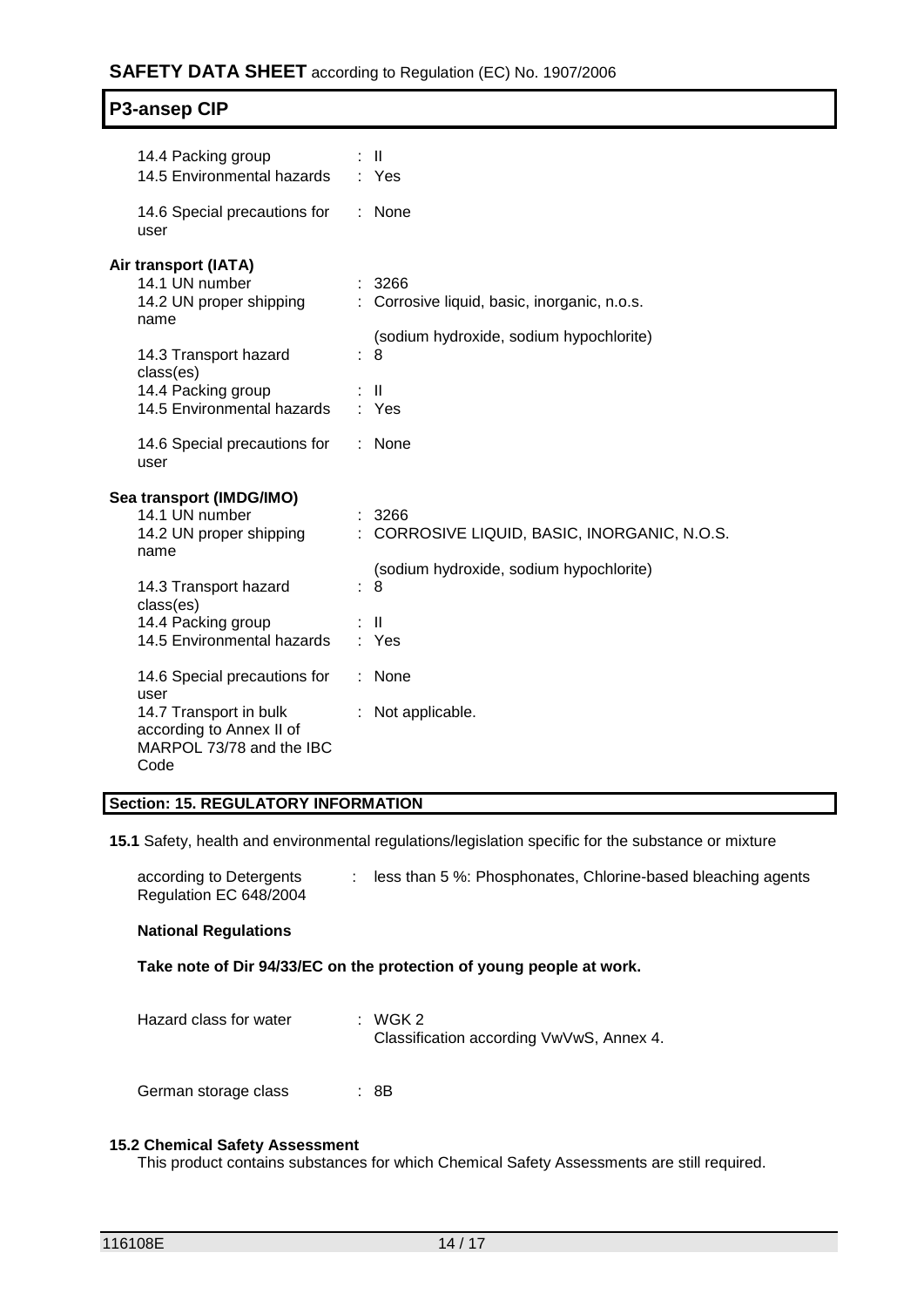### **Section: 16. OTHER INFORMATION**

#### **Procedure used to derive the classification according to REGULATION (EC) No 1272/2008**

| <b>Classification</b>            | <b>Justification</b>                |
|----------------------------------|-------------------------------------|
| Corrosive to metals 1, H290      | Calculation method                  |
| Skin corrosion 1A, H314          | Based on product data or assessment |
| Serious eye damage 1, H318       | Based on product data or assessment |
| Acute aquatic toxicity 1, H400   | Calculation method                  |
| Chronic aquatic toxicity 2, H411 | Calculation method                  |

#### **Full text of H-Statements**

| H <sub>290</sub> | May be corrosive to metals.                           |
|------------------|-------------------------------------------------------|
| H314             | Causes severe skin burns and eye damage.              |
| H400             | Very toxic to aquatic life.                           |
| H410             | Very toxic to aquatic life with long lasting effects. |

#### **Full text of other abbreviations**

ADN – European Agreement concerning the International Carriage of Dangerous Goods by Inland Waterways; ADR – European Agreement concerning the International Carriage of Dangerous Goods by Road; AICS – Australian Inventory of Chemical Substances; ASTM – American Society for the Testing of Materials; bw – Body weight; CLP – Classification Labelling Packaging Regulation; Regulation (EC) No 1272/2008; CMR – Carcinogen, Mutagen or Reproductive Toxicant; DIN – Standard of the German Institute for Standardisation; DSL – Domestic Substances List (Canada); ECHA – European Chemicals Agency; EC-Number – European Community number; ECx – Concentration associated with x% response; ELx – Loading rate associated with x% response; EmS – Emergency Schedule; ENCS – Existing and New Chemical Substances (Japan); ErCx – Concentration associated with x% growth rate response; GHS – Globally Harmonized System; GLP – Good Laboratory Practice; IARC – International Agency for Research on Cancer; IATA – International Air Transport Association; IBC – International Code for the Construction and Equipment of Ships carrying Dangerous Chemicals in Bulk; IC50 – Half maximal inhibitory concentration; ICAO – International Civil Aviation Organization; IECSC – Inventory of Existing Chemical Substances in China; IMDG – International Maritime Dangerous Goods; IMO – International Maritime Organization; ISHL – Industrial Safety and Health Law (Japan); ISO – International Organisation for Standardization; KECI – Korea Existing Chemicals Inventory; LC50 – Lethal Concentration to 50 % of a test population; LD50 – Lethal Dose to 50% of a test population (Median Lethal Dose); MARPOL – International Convention for the Prevention of Pollution from Ships; n.o.s. – Not Otherwise Specified; NO(A)EC – No Observed (Adverse) Effect Concentration; NO(A)EL – No Observed (Adverse) Effect Level; NOELR – No Observable Effect Loading Rate; NZIoC – New Zealand Inventory of Chemicals; OECD – Organization for Economic Co-operation and Development; OPPTS – Office of Chemical Safety and Pollution Prevention; PBT – Persistent, Bioaccumulative and Toxic substance; PICCS – Philippines Inventory of Chemicals and Chemical Substances; (Q)SAR – (Quantitative) Structure Activity Relationship; REACH – Regulation (EC) No 1907/2006 of the European Parliament and of the Council concerning the Registration, Evaluation, Authorisation and Restriction of Chemicals; RID – Regulations concerning the International Carriage of Dangerous Goods by Rail; SADT – Self-Accelerating Decomposition Temperature; SDS – Safety Data Sheet; TCSI – Taiwan Chemical Substance Inventory; TRGS – Technical Rule for Hazardous Substances; TSCA – Toxic Substances Control Act (United States); UN – United Nations; vPvB – Very Persistent and Very Bioaccumulative

Prepared by : Regulatory Affairs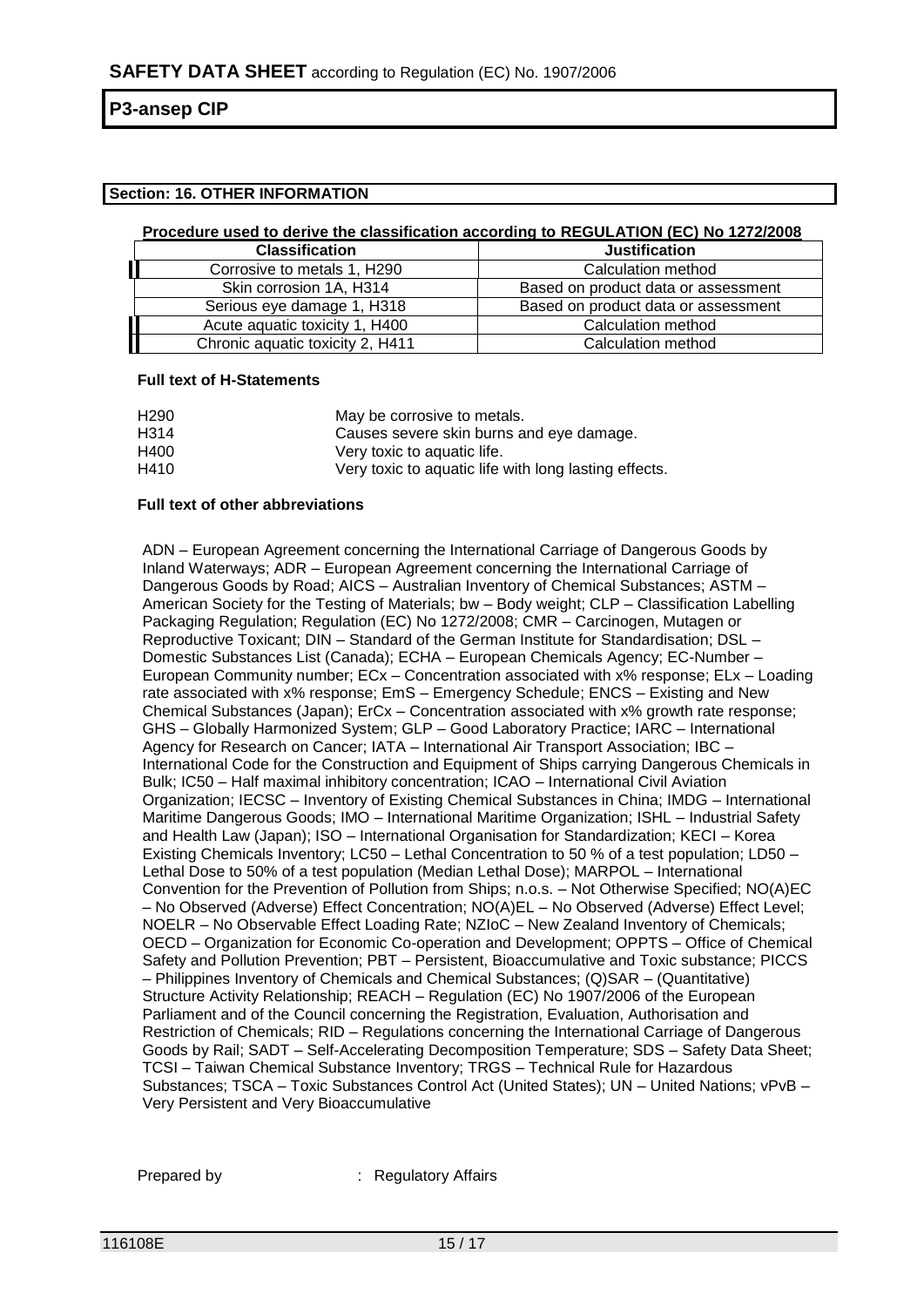Numbers quoted in the MSDS are given in the format:  $1,000,000 = 1$  million and  $1,000 = 1$ thousand.  $0.1 = 1$  tenth and  $0.001 = 1$  thousandth

REVISED INFORMATION: Significant changes to regulatory or health information for this revision is indicated by a bar in the left-hand margin of the SDS.

The information provided in this Safety Data Sheet is correct to the best of our knowledge, information and belief at the date of its publication. The information given is designed only as a guidance for safe handling, use, processing, storage, transportation, disposal and release and is not to be considered a warranty or quality specification. The information relates only to the specific material designated and may not be valid for such material used in combination with any other materials or in any process, unless specified in the text.

#### **ANNEX: EXPOSURE SCENARIOS**

#### **DPD+ Substances:**

The following substances are the lead substances that contribute to the mixture Exposure Scenario according to the DPD+ Rule:

| Route               | <b>Substance</b>    | CAS-No.   | EINECS-No. |
|---------------------|---------------------|-----------|------------|
| Ingestion           | sodium hydroxide    | 1310-73-2 | 215-185-5  |
| Inhalation          | sodium hypochlorite | 7681-52-9 | 231-668-3  |
| Dermal              | sodium hydroxide    | 1310-73-2 | 215-185-5  |
| Eyes                | sodium hydroxide    | 1310-73-2 | 215-185-5  |
| aquatic environment | sodium hypochlorite | 7681-52-9 | 231-668-3  |

#### **Physical properties DPD+ Substances:**

| <b>Substance</b>    | Vapour pressure   Water solubility |           | Pow | <b>Molar Mass</b> |
|---------------------|------------------------------------|-----------|-----|-------------------|
| sodium hydroxide    |                                    | 1 $q/ml$  |     | 40 g/mol          |
| sodium hypochlorite | 25 hPa                             | 1,000 g/l |     |                   |

To calculate if your downstream Operating Conditions and Risk management Measures are safe, please calculate your risk factor at the website below:

#### **www.ecetoc.org/tra**

| <b>Short title of Exposure</b><br><b>Scenario</b> | t. | Process cleaner. Cleaning In place (CIP) process                                                  |
|---------------------------------------------------|----|---------------------------------------------------------------------------------------------------|
| Use descriptors                                   |    |                                                                                                   |
| Main User Groups                                  | ÷. | Industrial uses: Uses of substances as such or in preparations at<br>industrial sites             |
| Sectors of end-use                                |    | <b>SU3:</b> Industrial uses: Uses of substances as such or in<br>preparations at industrial sites |
| Process categories                                | ÷  | <b>PROC1:</b> Use in closed process, no likelihood of exposure                                    |